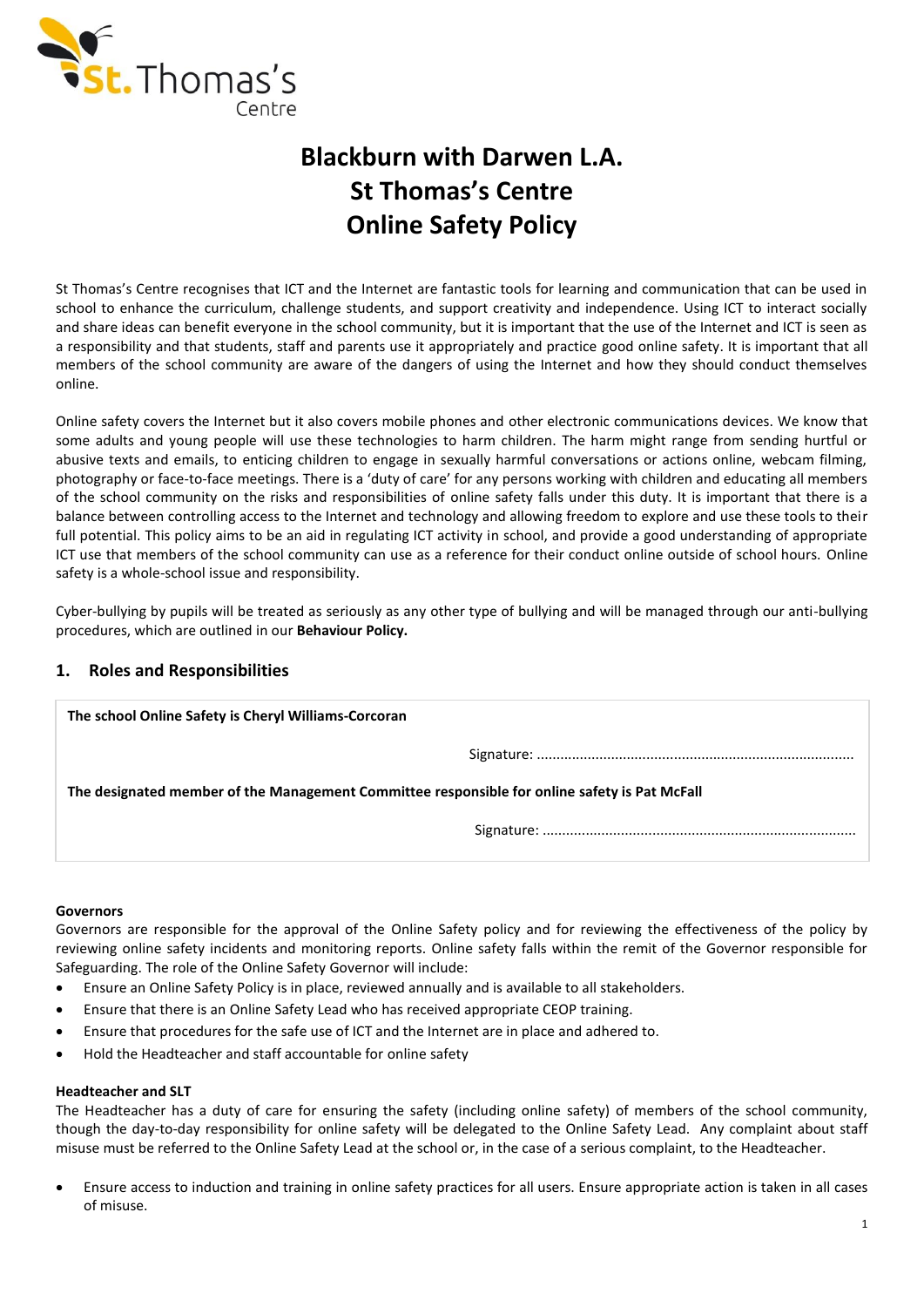- Ensure that Internet filtering methods are appropriate, effective and reasonable. We now monitor these on a regular basis.
- Ensure that staff or external providers who operate monitoring procedures be supervised by a named member of SLT.
- Ensure that pupil or staff personal data as recorded within school management system sent over the Internet is secured.
- Work in partnership with the DFE and the Internet Service Provider and school ICT Manager to ensure systems to protect students are reviewed and improved.
- Ensure the school ICT system is reviewed regularly with regard to security and that virus protection is installed and updated regularly.
- The Senior Leadership team will receive monitoring reports from the Online Safety lead.

### **Online Safety Lead:**

- Leads online safety meetings.
- Work in partnership with the DFE and the Internet Service Provider and school ICT Manager to ensure systems to protect students are reviewed and improved.
- Ensure the school ICT system is reviewed regularly with regard to security and that virus protection is installed and updated regularly.
- Receives reports of online safety incidents and creates a log of incidents to inform future online safety developments.
- Reports to Senior Leadership Team.
- Liaise with the nominated member of the Management Committee & Headteacher to provide termly reports on the number of online safety incidents reported and any action taken.

#### **IT Technical Staff:**

The IT Technical staff is responsible for ensuring:

- That the schools technical infrastructure is secure and is not open to misuse or malicious attack.
- That the school meets required online safety technical requirements and any relevant body Online Safety Policy / Guidance that may apply.
- That users may only access the networks and devices through a properly enforced password protection policy.
- The filtering policy is applied and updated on a regular basis and its implementation is not the sole responsibility of any single person.
- That they keep up to date with online safety technical information in order to effectively carry out their online safety role and to inform and update others as relevant.
- That the use of the network / internet / Virtual Learning Environment / remote access / email is regularly monitored in order that any misuse / attempted misuse can be reported to the Headteacher; Online Safety Lead for investigation / action / sanction
- That monitoring software / systems are implemented and updated as agreed in school policies.

## **2. Communicating School Policy**

This policy is available from St Thomas's Centre school **O Drive – Polices** and website for parents, staff, and pupils to access. Rules relating to the school code of conduct when online and online safety guidelines, are displayed around the school. Online safety is integrated into the curriculum in any circumstance where the Internet or technology are being used and during PSHE /SMSC where personal safety, responsibility and/or development are being discussed. The Online Safety policy is also re-issued to staff on an annual basis and after the policy review.

## **3. Completing Online Safety Incident Forms**

These forms can be located on the **O Drive – Polices**. An Online Safety Incident form should only be completed for minor incidents such as students accessing inappropriate websites such as Instagram. The form should be completed so the incident is raised and the website can be blocked. Any accessing of websites which raise serious safeguarding issues should be reported using the normal child protection procedures. If in doubt please speak with the Online Safety Lead or a Designated Safeguarding lead.

## **4. Faulty ICT Equipment**

If there is a fault with any equipment please report this immediately to the School Business Manager A Leaver.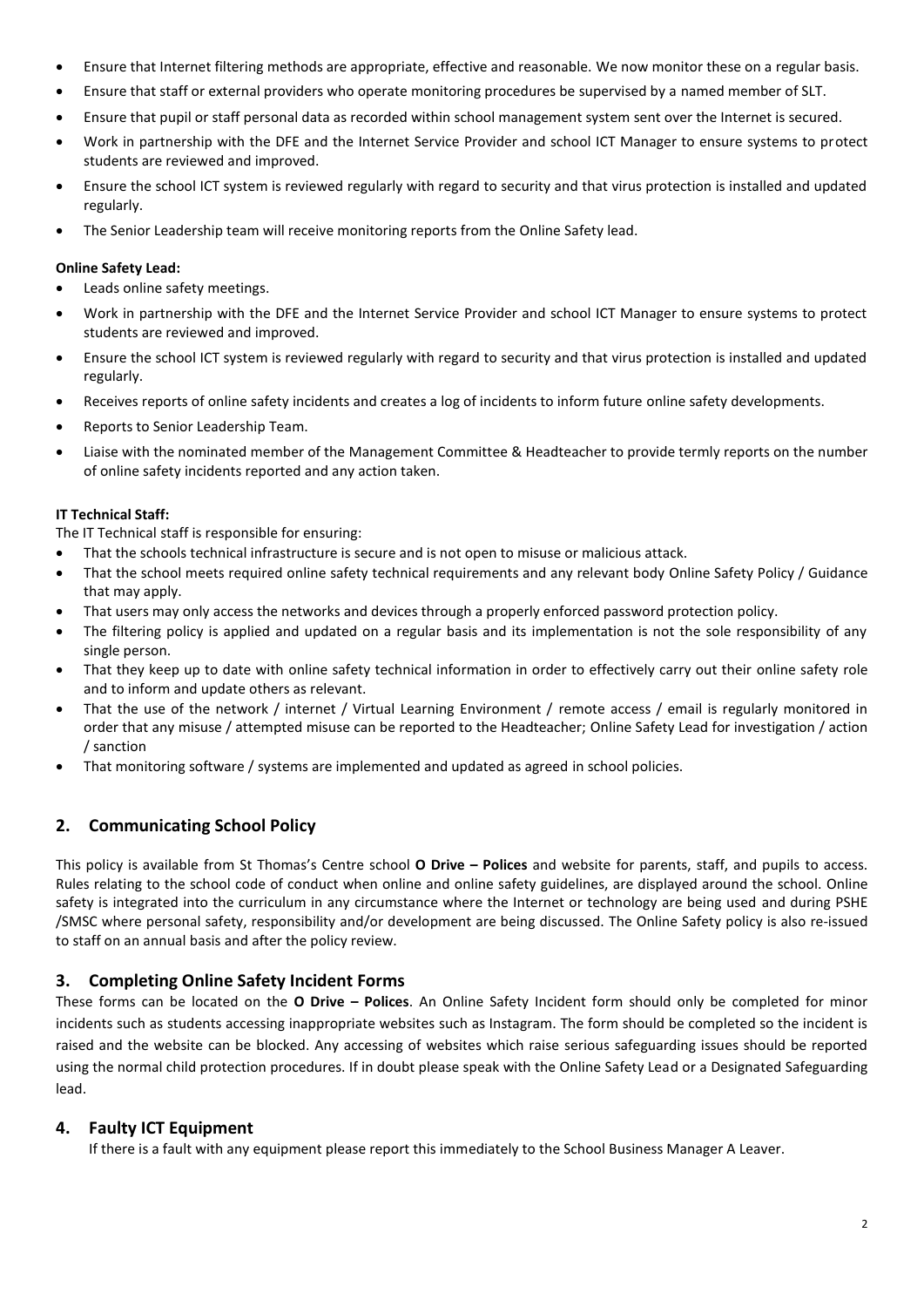## **5. Making use of ICT and the Internet in school**

The Internet is used in school to raise educational standards, to promote pupil achievement, to support the professional work of staff and to enhance the school's management functions. Technology is advancing rapidly and is now a huge part of everyday life, education and business. We want to equip our students with all the necessary ICT skills that they will need in order to enable them to progress confidently into a professional working environment when they leave school.

Some of the benefits of using ICT and the Internet in schools are:

### **For pupils:**

- Unlimited access to worldwide educational resources and institutions such as art galleries, museums and libraries.
- Contact with schools in other countries resulting in cultural exchanges between pupils all over the world.
- Access to subject experts, role models, inspirational people and organisations. The internet can provide a great opportunity for pupils to interact with people that they otherwise would never be able to meet.
- An enhanced curriculum; interactive learning tools; collaboration, locally, nationally, and globally; self-evaluation; feedback and assessment; updates on current affairs as they happen.
- Access to learning whenever and wherever convenient.
- Freedom to be creative.
- Freedom to explore the world and its cultures from within a classroom.
- Social inclusion, in class and online.
- Access to case studies, videos and interactive media to enhance understanding.
- Individualised access to learning.

#### **For staff:**

- Professional development through access to national developments, educational materials and examples of effective curriculum practice and classroom strategies.
- Immediate professional and personal support through networks and associations.
- Improved access to technical support.
- Ability to provide immediate feedback to students and parents.
- Class management, attendance records, schedule, and assignment tracking.

#### **For parents:**

- Access to all school communication e.g. letters home, holiday dates etc.
- Access to resources to help Digital Parenting and a range of school policies.
- Information regarding school closure when weather is inclement.
- Curriculum information.
- Contact information.

## **6. Learning to Evaluate Internet Content**

With so much information available online it is important that pupils learn how to evaluate Internet content for accuracy and intent. This is approached by the school as part of digital literacy across all subjects in the curriculum. Students will be taught to:

- Be critically aware of materials they read, and shown how to validate information before accepting it as accurate
- Use age-appropriate tools to search for information online
- Acknowledge the source of information used and to respect copyright. Plagiarism is against the law and the school will take any intentional acts of plagiary very seriously. Students who are found to have plagiarised will be disciplined. If they have plagiarised in an exam or a piece of coursework, they may be prohibited from completing that exam.

The school will also take steps to filter Internet content to ensure that it is appropriate to the age and maturity of pupils. If staff or pupils discover unsuitable sites then the URL will be reported to the Online Safety Lead who will have the site blocked. Any material found by members of the school community that is believed to be unlawful will be reported to the appropriate agencies. Regular software and broadband checks will take place to ensure that filtering services are working effectively.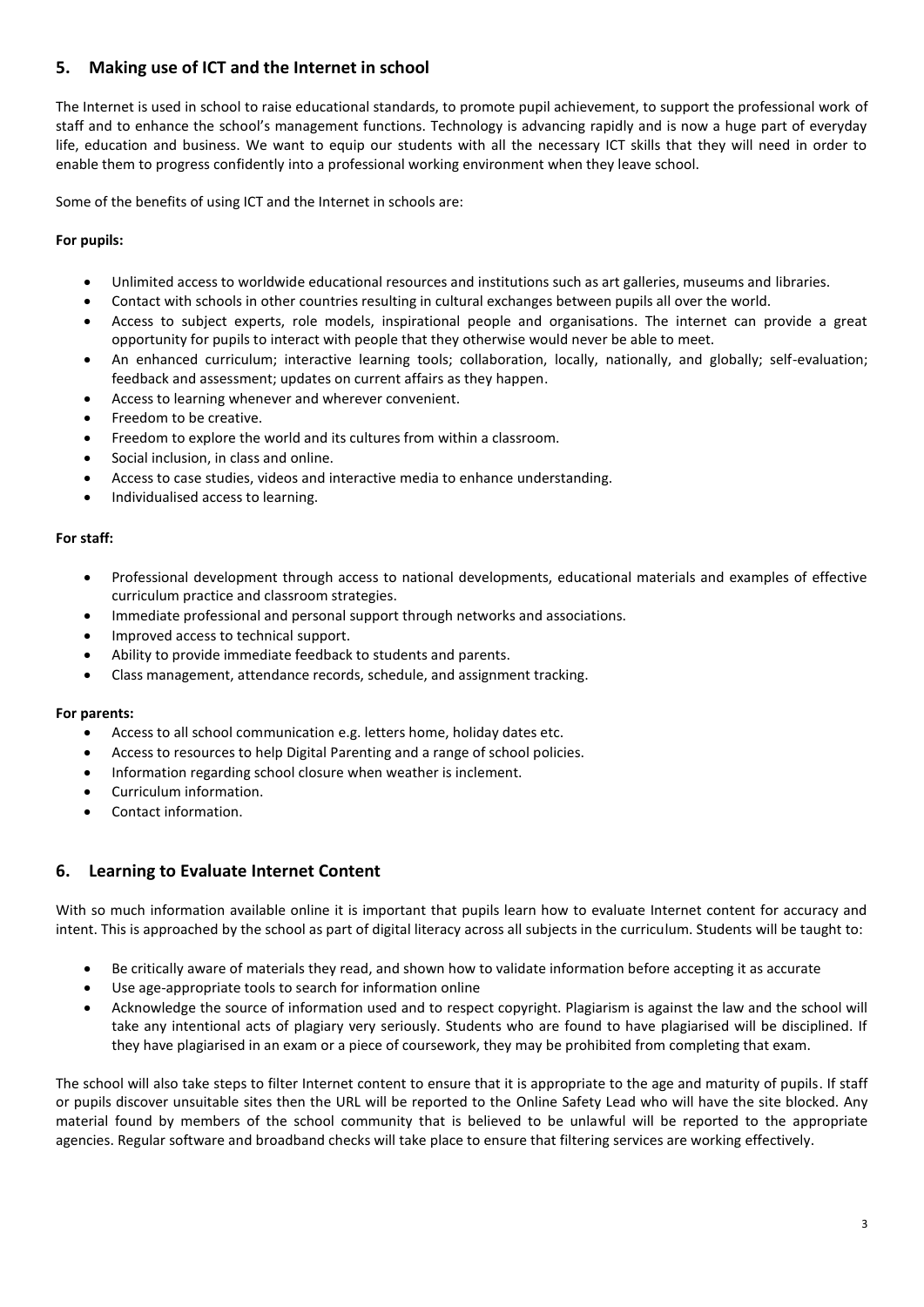## **7. Managing Information Systems**

The school is responsible for reviewing and managing the security of the computers and Internet networks as a whole and takes the protection of school data and personal protection of our school community very seriously. This means protecting the school network, as far as is practicably possible, against viruses, hackers and other external security threats. The IT Technician will review the security of the school information systems and users regularly and virus protection software will be updated regularly. Some safeguards that the school takes to secure our computer systems are:

- Ensuring that all personal data sent over the Internet or taken off site is encrypted
- Making sure that unapproved software is not downloaded to any school computers. Alerts will be set up to warn users of this
- Files held on the school network will be regularly checked for viruses
- The use of user logins and passwords to access the school network will be enforced
- Portable media containing school data or programmes will not be taken off-site without specific permission from SLT.

For more information on data protection in school please refer to our **Data Protection Policy available on the O Drive or school website**. More information on protecting personal data can be found in **section 11** of this policy.

## **8. Emails**

The school uses email internally for staff and pupils, externally for contacting parents and is an essential part of school communication. It is also used to enhance the curriculum by:

- Initiating contact and projects with other schools nationally and internationally
- Providing immediate feedback on work and requests for support where it is needed.

Staff and pupils should be aware that school email accounts should only be used for school-related matters, ie for staff to contact parents, students, other members of staff and other professionals for work purposes. This is important for confidentiality. The school has the right to monitor emails and their contents but will only do so if it feels there is reason to.

### **6.1 School Email accounts and appropriate use**

#### **Staff should be aware of the following when using email in school:**

- Staff should only use official school-provided email accounts to communicate with pupils, parents or carers. Personal email accounts should not be used to contact any of these people and should not be accessed during school hours.
- Emails sent from school accounts should be professionally and carefully written. Staff are representing the school at all times and should take this into account when entering into any email communications.
- Staff must tell their manager or a member of the senior leadership team if they receive any offensive, threatening or unsuitable emails either from within the school or from an external account. They should not attempt to deal with this themselves.
- The forwarding of chain messages is not permitted in school.

**Students should be aware of the following when using email in school**, and will be taught to follow these guidelines through the ICT curriculum and in any instance where email is being used within the curriculum or in class:

- In school, pupils should only use school-approved email accounts
- Excessive social emailing will be restricted
- Pupils should tell a member of staff if they receive any offensive, threatening or unsuitable emails either from within the school or from an external account. They should not attempt to deal with this themselves.
- Pupils must be careful not to reveal any personal information over email, or arrange to meet up with anyone who they have met online without specific permission from an adult in charge.

Pupils will be educated through the Online Safety Curriculum to identify spam, phishing and virus emails and attachments that could cause harm to the school network or their personal account or wellbeing.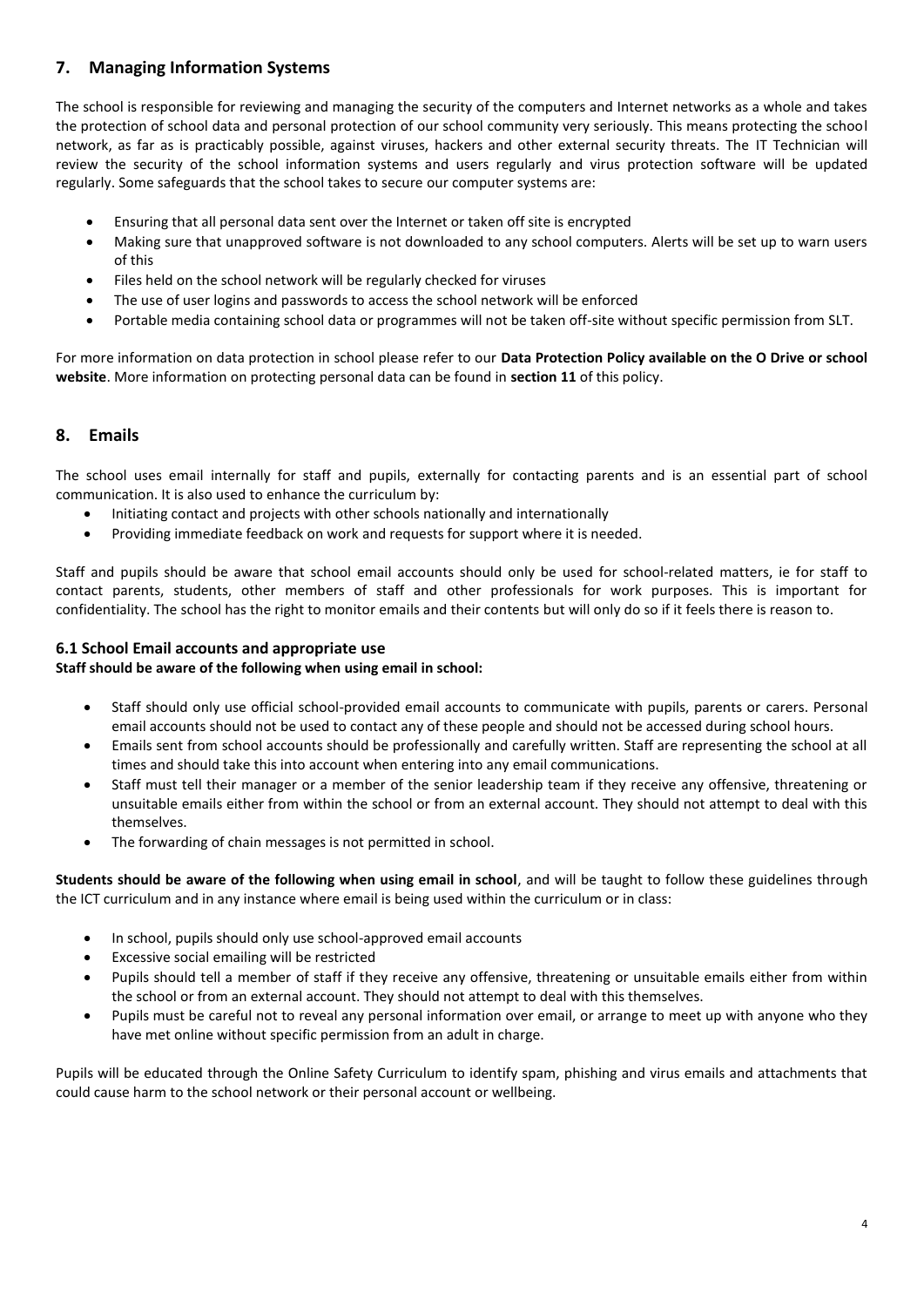## **9. Published Content and the School Website**

The school website is viewed as a useful tool for communicating our school ethos and practice to the wider community. It is also a valuable resource for parents, students and staff for keeping up-to-date with school news and events, celebrating wholeschool achievements or personal achievements and promoting school projects.

The website is in the public domain and can be viewed by anybody online. Any information published on the website will be carefully considered in terms of safety for the school community, copyrights and privacy policies. No personal information on staff or pupils will be published and details for contacting the school will be for the school office only. **For information on the school policy on children's photographs on the school website please refer to section 7.1 of this policy.**

## **7.1 Policy and Guidance of Safe Use of Children's Photographs and Work**

Colour photographs and pupils work bring our school to life, showcase our student's talents and add interest to publications both online and in print that represent the school. However, the school acknowledges the importance of having safety precautions in place to prevent the misuse of such material.

Under the Data Protection Act 1998 images of pupils and staff will not be displayed in public, either in print or online, without consent. On admission to the school parents/carers will be asked to sign a photography consent form. The school carries this out so as to prevent repeatedly asking parents for consent over the school year. The terms of use of photographs never change and so consenting to the use of photographs of your child over a period of time rather than a one-off incident does not affect what you are consenting to. This consent form will outline the school's policy on the use of photographs of children, including:

- How and when the photographs will be used.
- How long parents are consenting the use of the images for.
- School policy on the storage and deletion of photographs.

#### **Parents will be contacted annually for consent. A template of the consent form can be found at the end of this policy.**

## **Using photographs of individual children**

It is important that published images do not identify students or put them at risk of being identified. The school is careful to ensure that images published on the school website cannot be reused or manipulated through watermarking and browser restrictions. Only images created by or for the school will be used in public and children may not be approached or photographed while in school or doing school activities without the school's permission. The school follows general rules on the use of photographs of individual children:

- No images at all should be taken, distributed or published for any reason of (Children In Our Care)
- Parental consent must be obtained. Consent will cover the use of images in:
	- all school publications
	- on the school website
	- $-$  in newspapers as allowed by the school
	- in videos made by the school or in class for school projects.
- Electronic and paper images will be stored securely.
- Names of stored photographic files will not identify the child.
- Images will be carefully chosen to ensure that they do not pose a risk of misuse. This includes ensuring that pupils are appropriately dressed. Photographs of activities which may pose a greater risk of potential misuse (for example, swimming activities), will focus more on the sport than the pupils (ie a student in a swimming pool, rather than standing by the side in a swimsuit).
- For public documents, including in newspapers, full names will not be published alongside images of the child. Groups may be referred to collectively by year group or form name.
- Events recorded by family members of the students such as school plays or sports days must be used for personal use only.
- Pupils are encouraged to tell a member staff if they are concerned or uncomfortable with any photographs that are taken of them or they are being asked to participate in.
- Any photographers that are commissioned by the school will be fully briefed on appropriateness in terms of content and behaviour, will wear identification at all times and will not have unsupervised access to the pupils. For more information on safeguarding in school please refer to our **school child protection and safeguarding policy.**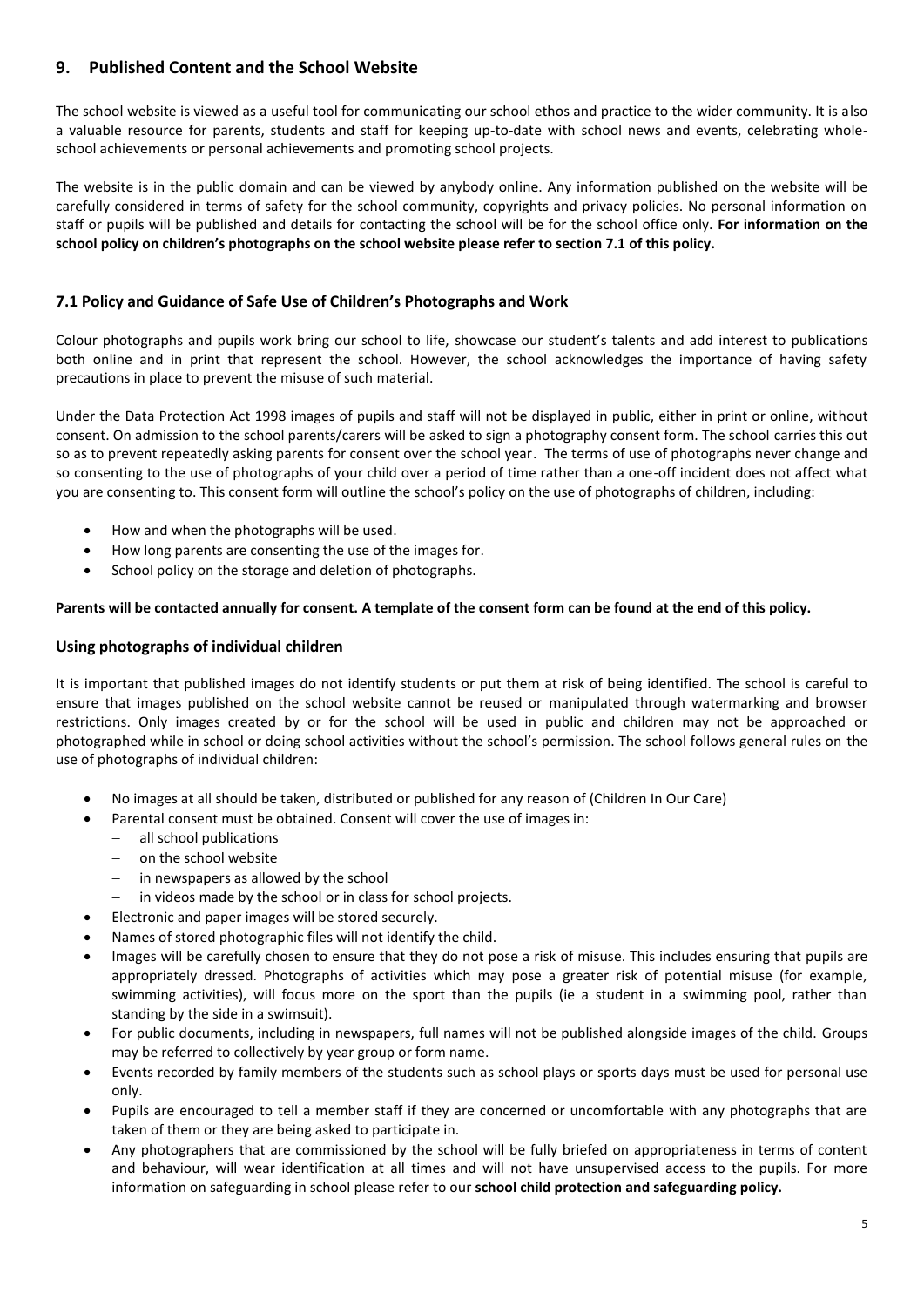## **7.2 Complaints of Misuse of Photographs or Video**

Parents should follow standard school complaints procedure if they have a concern or complaint regarding the misuse of school photographs. Please refer to our **Complaints policy** for more information on the steps to take when making a complaint. Any issues or sanctions will be dealt with in line with the schools **Child Protection and Safeguarding** policy and **Behaviour policy. All policies can be located on the school O Drive – Policies.**

## **7.3 Social Networking, Social Media and Personal Publishing**

Personal publishing tools include blogs, wikis, social networking sites, bulletin boards, chat rooms and instant messaging. These online forums are the more obvious sources of inappropriate and harmful behaviour and where pupils are most vulnerable to being contacted by a dangerous person. It is important that we educate pupils so that they can make their own informed decisions and take responsibility for their conduct online. Pupils are not allowed to access social media sites in school. There are restrictions on the use of these sites in school that apply to both students and staff.

With regards to social media sites both staff and students should be aware of how they present themselves online. Students are taught through the Online Safety curriculum, PSHE/SMSC, guest speakers and Safer Internet day about the risks and responsibility of uploading personal information and the difficulty of taking it down completely once it is out in such a public place. The school follows general rules on the use of social media and social networking sites in school:

- Pupils are educated on the dangers of social networking sites and how to use them in safe and productive ways. They are all made fully aware of the school's Digital Student rules regarding the use of ICT and technologies and behaviour online.
- Any sites that are to be used in class will be risk-assessed by the teacher in charge prior to the lesson to ensure that the site is age-appropriate and safe for use.
- Pupils and staff are encouraged not to publish specific and detailed private thoughts, especially those that might be considered hurtful, harmful or defamatory. The school expects all staff and pupils to remember that they are representing the school at all times and must act appropriately.
- Safe and professional behaviour of staff online will be discussed at staff induction. Staff also receive regular online safety newsletters, updates and access to further guidance via emails, staff training and the school website.
- Staff should not give their personal contact details to children for example, e-mail address, home or mobile telephone numbers, details of web-based identities. If children locate these by any other means and attempt to contact or correspond with the staff member, the adult should not respond and must report the matter to their manager. The child should be firmly and politely informed that this is not acceptable. *Source: Guidance for safer working practice for those working with children and young people in education settings - May 2019*

## **10. Mobile Phones and Personal Device**

While mobile phones and personal communication devices are commonplace in today's society, their use and the responsibility for using them should not be taken lightly. Some issues surrounding the possession of these devices are they:

- Can make pupils and staff more vulnerable to cyberbullying
- Can be used to access inappropriate internet material
- Can be a distraction in the classroom
- Are valuable items that could be stolen, damaged, or lost
- Can have integrated cameras, which can lead to child protection, bullying and data protection issues.

#### **St Thomas's Centre requests students switch off their mobile phone and hand in to staff until the end of the school day.**

- The school will not tolerate cyber bullying against either pupils or staff. Sending inappropriate, suggestive or abusive messages is forbidden and anyone who is found to have sent a message of such content will be disciplined. For more information on the school's disciplinary sanctions read the school **Behaviour policy.**
- A member of staff can confiscate mobile phones and a member of the senior leadership team can search the device if there is reason to believe that there may be evidence of harmful or inappropriate use on the device.

#### **8.1 Mobile Phone or Personal Device Misuse**

**Pupils**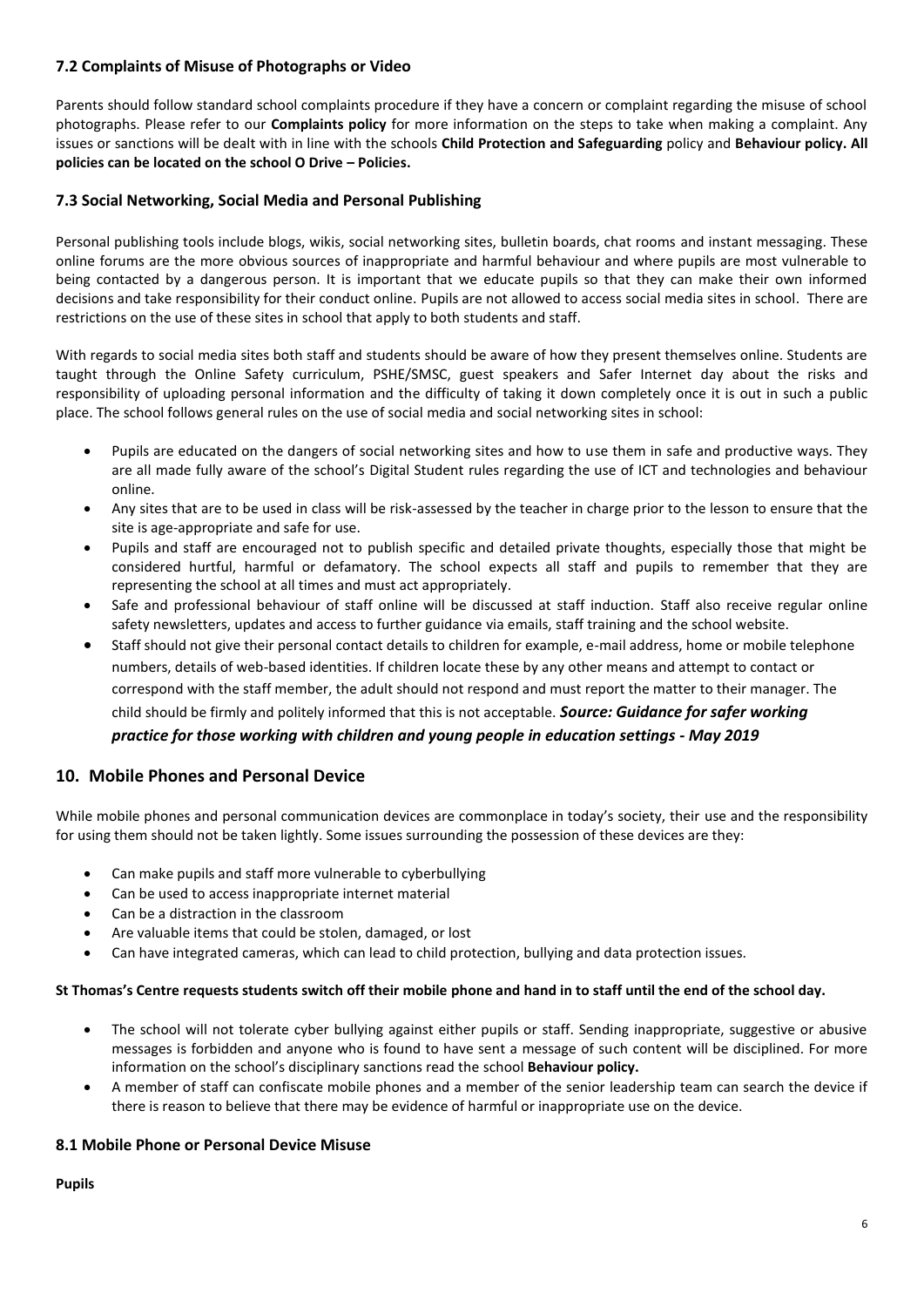- Pupils who breach school policy relating to the use of personal devices will be disciplined in line with the school's behaviour policy.
- Pupils are under no circumstances allowed to bring mobile phones or personal devices into examination rooms with them. If a pupil is found with a mobile phone in their possession it will be confiscated. The breach of rules will be reported to the appropriate examining body and may result in the pupil being prohibited from taking that exam.

#### **Staff**

- Under no circumstances should staff use their own personal devices to contact pupils or parents either in or out of school time.
- Staff are not permitted to take photos or videos of pupils. If photos or videos are being taken as part of the school curriculum or for a professional capacity, the school equipment will be used for this.
- The school expects staff to lead by example. Personal mobile phones should be switched off or on 'silent' during school hours.
- Any breach of school policy may result in disciplinary action against that member of staff. More information on this can be found in the **Child Protection and Safeguarding policy on the O drive** or in the staff contract of employment.

## **11. Cyberbullying**

The school, as with any other form of bullying, takes Cyber bullying, very seriously. Information about specific strategies or programmes in place to prevent and tackle bullying is set out in the **behaviour policy.** The anonymity that can come with using the internet can sometimes make people feel safe to say and do hurtful things that they otherwise would not do in person. It is made very clear to members of the school community what is expected of them in terms of respecting their peers, members of the public and staff, and any intentional breach of this will result in disciplinary action.

If an allegation of bullying does come up, the school will:

- Take it seriously
- Act as quickly as possible to establish the facts. It may be necessary to examine school systems and logs or contact the service provider in order to identify the bully
- Record and report the incident
- Provide support and reassurance to the victim
- Make it clear to the 'bully' that this behaviour will not be tolerated. If there is a group of people involved, they will be spoken to individually and as a whole group. It is important that children who have harmed another, either physically or emotionally, redress their actions and the school will make sure that they understand what they have done and the impact of their actions.

If a sanction is used, it will correlate to the seriousness of the incident and the 'bully' will be told why it is being used. They will be asked to remove any harmful or inappropriate content that has been published, and the service provide may be contacted to do this if they refuse or are unable to remove it. They may have their Internet access suspended in school.

Repeated bullying may result in fixed-term exclusion.

## **12. Managing Emerging Technologies**

Technology is progressing rapidly and new technologies are emerging all the time. The school will risk-assess any new technologies before they are allowed in school, and will consider any educational benefits that they might have. The school keeps up-to-date with new technologies and is prepared to quickly develop appropriate strategies for dealing with new technological developments.

## **13. Protecting Personal Data**

St Thomas's Centre believes that protecting the privacy of our staff and pupils and regulating their safety through data management, control and evaluation is vital to whole-school and individual progress. The school collects personal data from pupils, parents, and staff and processes it in order to support teaching and learning, monitor and report on pupil and teacher progress, and strengthen our pastoral provision.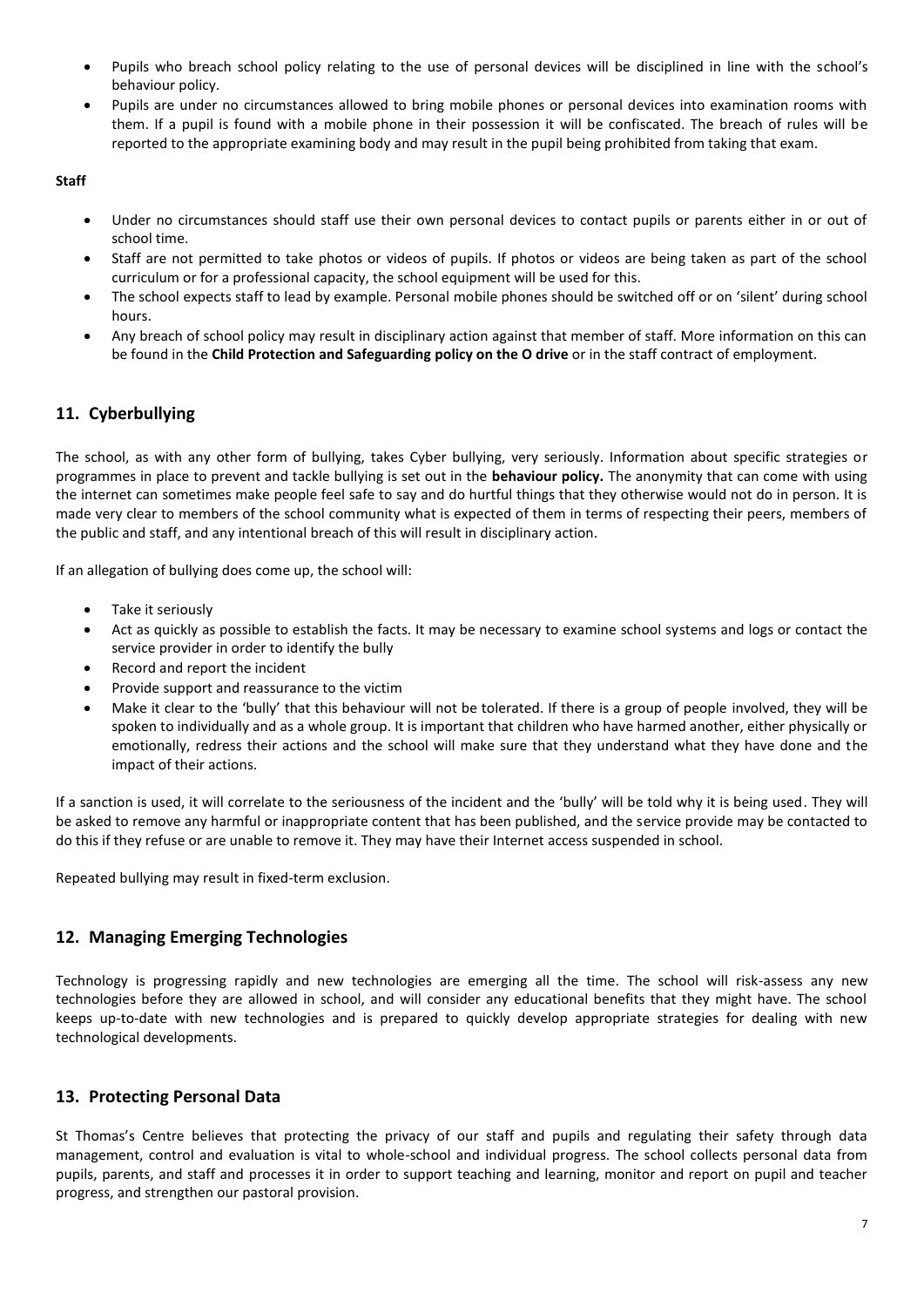We take responsibility for ensuring that any data that we collect and process is used correctly and only as is necessary, and the school will keep parents fully informed of the how data is collected, what is collected, and how it is used. National curriculum results, attendance and registration records, special educational needs data, and any relevant medical information are examples of the type of data that the school needs. Through effective data management we can monitor a range of school provisions and evaluate the wellbeing and academic progression of our school body to ensure that we are doing all we can to support both staff and students.

In line with the Data Protection Act 2018 is the UK's implementation of the General Data Protection Regulation (GDPR) the school will use data:

- fairly, lawfully and transparently
- for specified, explicit purposes
- in a way that is adequate, relevant and limited to only what is necessary
- accurately and where necessary, kept up to date
- kept for no longer than is necessary
- handled in a way that ensures appropriate security, including protection against unlawful or unauthorised processing, access, loss, destruction or damage.

There may be circumstances where the school is required either by law or in the best interests of our students or staff to pass information onto external authorities; for example, our local authority, Ofsted, or the Department of Health. These authorities are up-to-date with data protection law and have their own policies relating to the protection of any data that they receive or collect.

For more information on the school's safeguarding relating to data protection read the school's **Data Protection policy** on the O drive or on the school website**.**

| <b>Chair of governors</b> | Date: |
|---------------------------|-------|
| <b>Headteacher</b>        | Date: |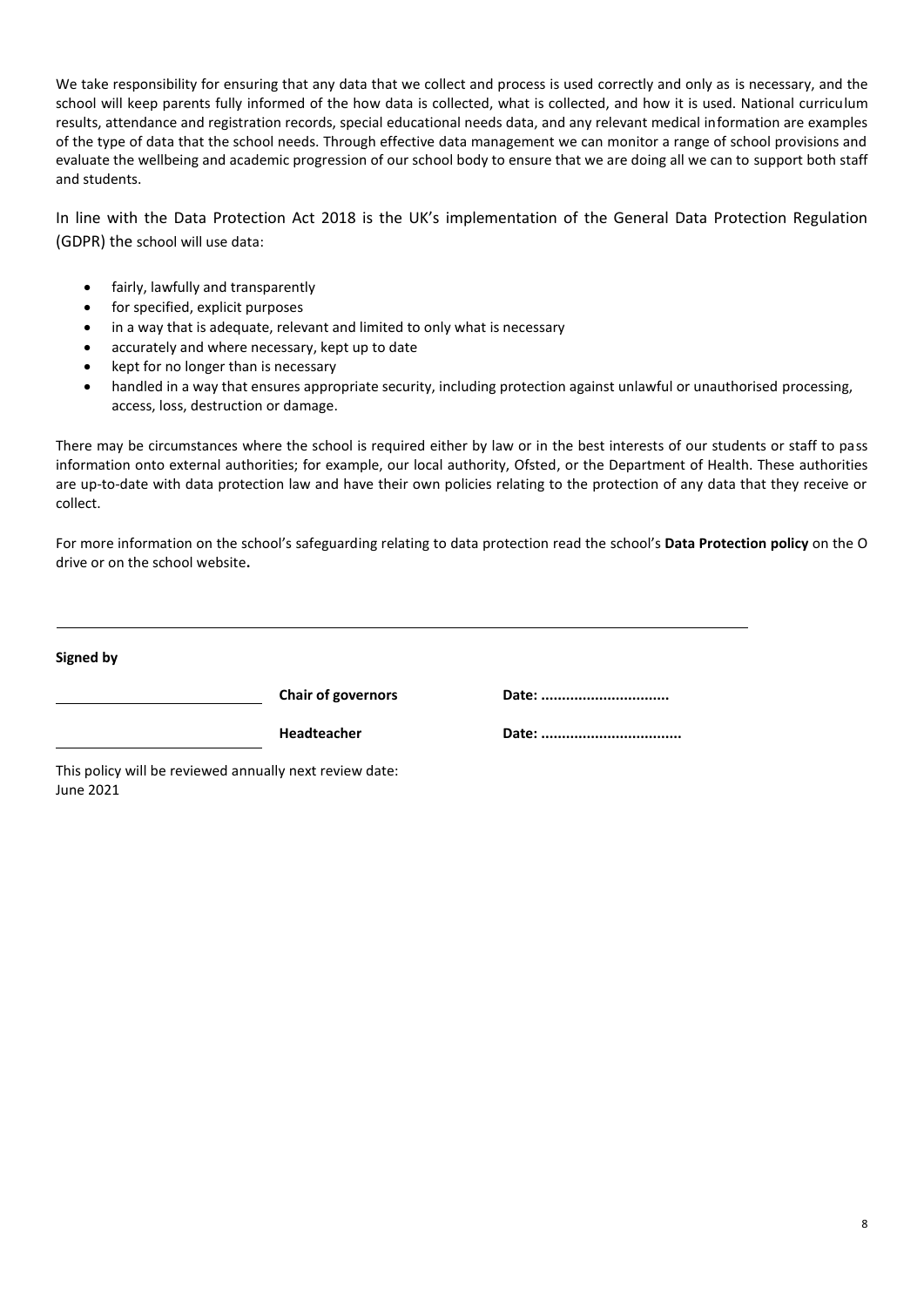# **ST THOMAS'S CENTRE**



# **Consent form for photographs and pupil work**

**NAME OF CHILD** .................................................................. **DATE OF BIRTH** ............................................

**NAME OF PARENT** ...............................................................

St Thomas's Centre believes that celebrating the achievement of children in school is an important part of their learning experience and personal development. Taking photographs and videos of pupils for internal display and displaying pupil work enables us to celebrate individual and group successes as a school community. We would also like to use photographs and videos of the school and its pupils to promote the good educational practice of the school. Children's full names will never be published externally with their photographs, but may be published internally (for example, on display with their work).

By signing this form you are consenting to the use of images of your child being used in the following outlets under the terms outlined in section 7.1 of our Online Safety Policy:

- All school publications
- On the school website
- In newspapers as allowed by the school
- In videos made by the school or in class for school projects

*Please read the questions below, circle your answers and then sign and date the bottom of the form. Please then return this form to the school office as soon as possible.*

- 1. Can we use your child's photograph in printed publications by St Thomas's Centre **YES / NO**
- 2. Can we use your child's photograph on our website, school blogs, or the school's partnership websites either:
	- In a group or as a member of a whole school activity? **YES / NO**
	- Individually? **YES / NO**
- 3. Can we use your child's photo for publication in a newspaper? **YES / NO**
- 4. Can we photograph and video your child within school, and display these publicly within the school, as part of the curriculum and in class? **YES / NO**
- 5. Can we use videos of your children to share good practice with professionals from other schools? **YES / NO**

This consent form covers consent for the duration of your child's time at the school/for the duration of one school year, after which we will ask for your renewed consent. Once your child leaves the school, photographs and videos may be archived within the school but will not be published without renewed consent. More information regarding the storage and protection of images can be found in the school **Data Protection policy which is located on the school website**.

A full copy of the school's policy on Online Safety containing information on the safe use of photographs, videos, and the work of children in school can be found in the school office/on the school website.

Signed: .......................................................................................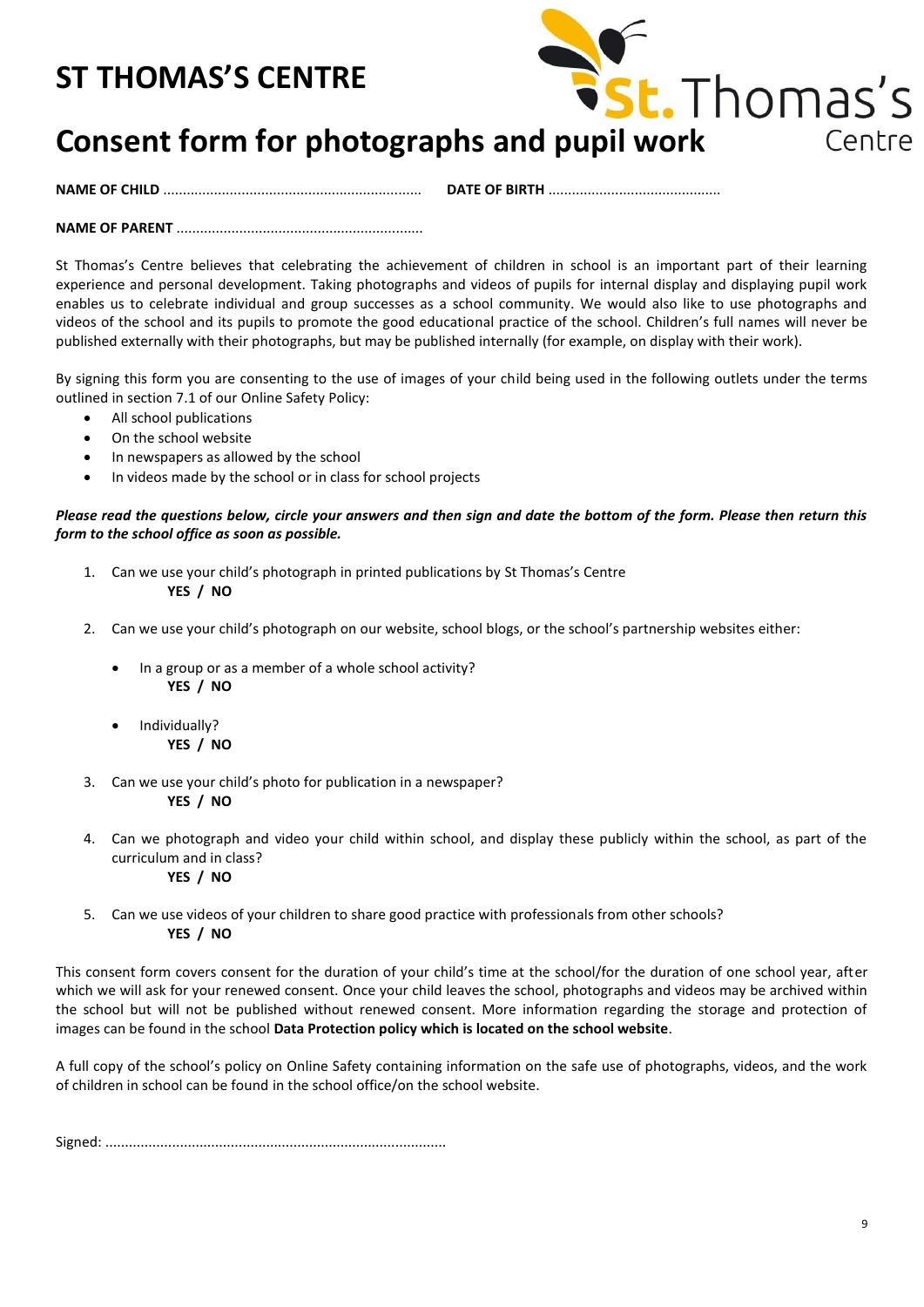## **ONLINE SAFETY INCIDENT FLOWCHART**



## **IF YOU ARE IN DOUBT REPORT TO THE HEADTEACHER OR SAFEGUARDING LEAD**

**HEADTEACHER:** JO SIDDLE **SAFEGUARDING LEAD:** HILARY LORD **ONLINE SAFETY LEAD:** CHERYL WILLIAMS-CORCORAN